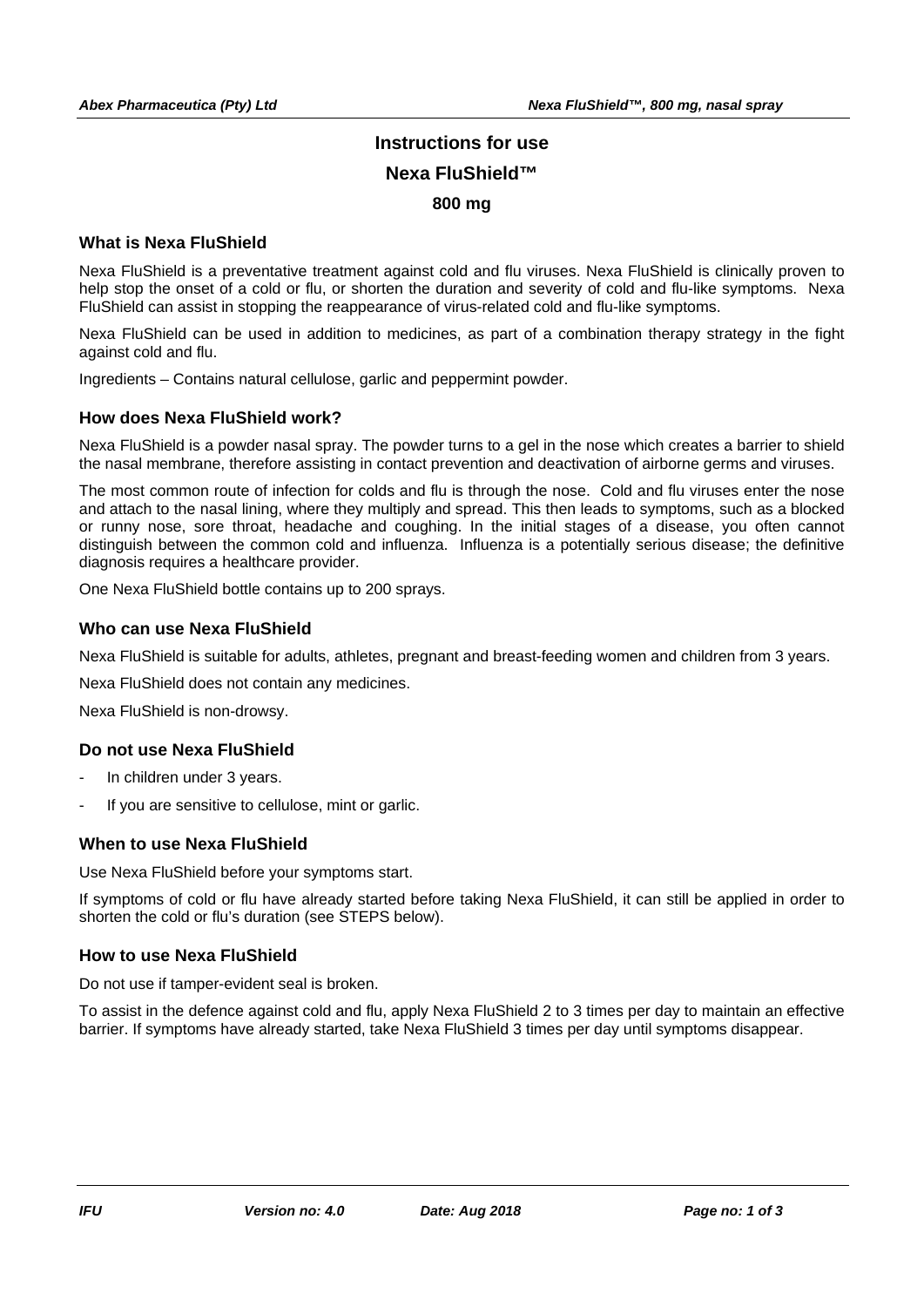#### STEPS:





*Step 4* – Place the nozzle of the bottle just inside the nose and apply 1 to 2 sprays into each nostril. Inhale gently while squeezing but do not inhale deeply.



*Step 1* – Blow your nose. *Step 2* – Remove cap and shake the bottle.



*Step 5* – Re-apply each time you blow your nose.



*Step 3* – Administer a test spray to gauge the pressure required for an ideal dose, which is a 10 to 15 cm plume of powder. If you find the bottle too stiff to squeeze with one hand then use both hands (once you are used to taking Nexa FluShield the test spray is no longer needed).

If concurrent use of another nasal spray is required, Nexa FluShield should be re-applied afterwards so that the barrier created is not disturbed.

# **Possible side effects**

During first use, you may experience a tingling or burning sensation in the nose or light sneezing. This is a transient sensation that should go away as you become used to using Nexa FluShield.

You may also feel some form of irritation, especially if your nasal membranes are already inflamed or irritated. This should subside quickly.

Some individuals can feel a slight sensation of a blocked nose; this is normal and is the feel of the barrier created by Nexa FluShield.

Very few cases of allergic reactions to this product have been reported. Reports received have been blocked nose, runny nose, sneezing, sore throat. In such cases, the use of the product should be discontinued immediately and if symptoms persist, consult your healthcare provider.

If you experience serious discomfort after application of Nexa FluShield, consult your healthcare provider.

# **Take care with Nexa FluShield**

Avoid contact with eyes. If powder gets into your eye, rinse with water.

Avoid contact with open wounds.